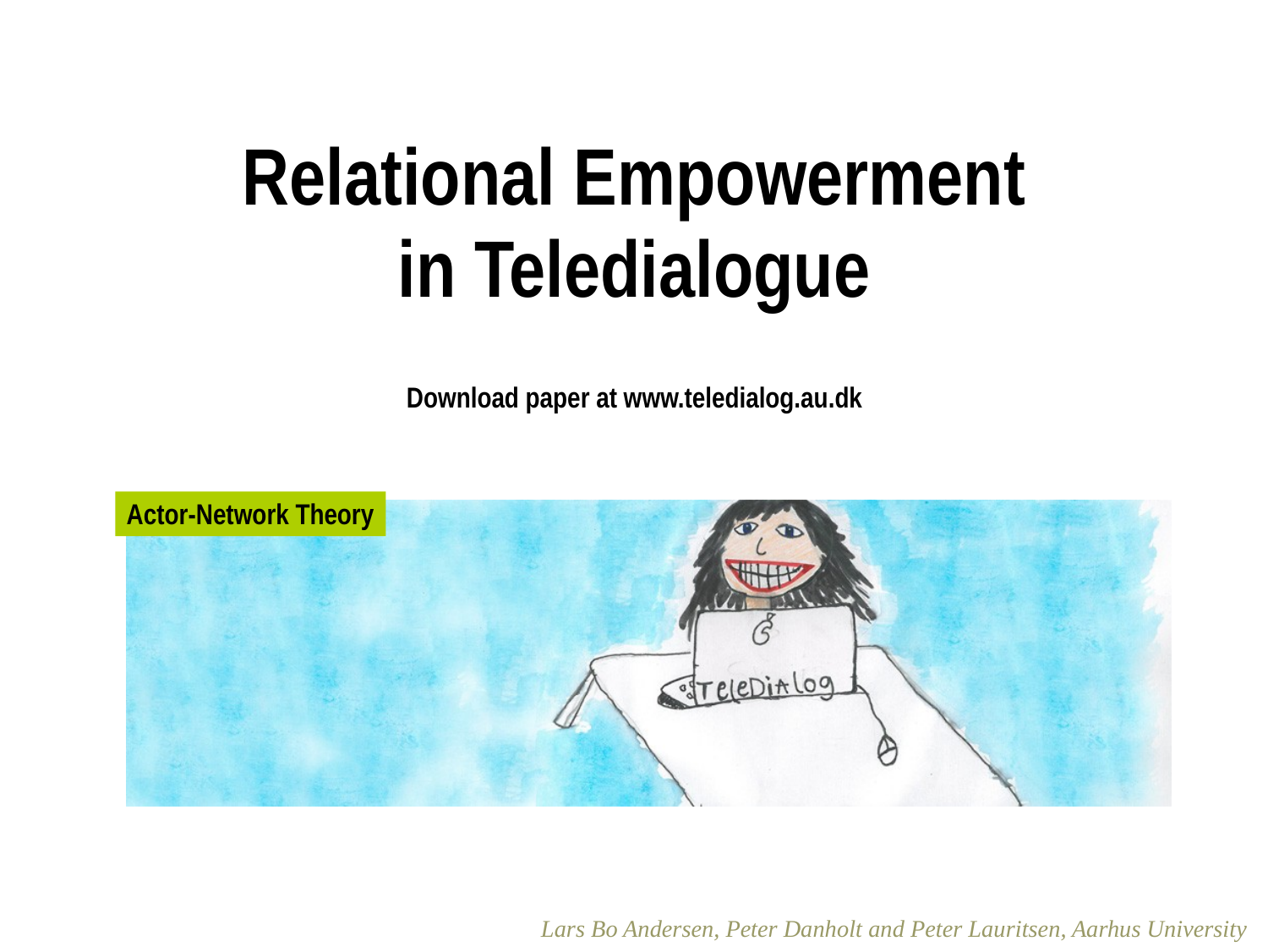# **What is Teledialogue?**

- Strengthen the dialogue between social workers and placed children through IT and videoconferencing
	- Allow children more influence
	- Help social workers surveil and intervene



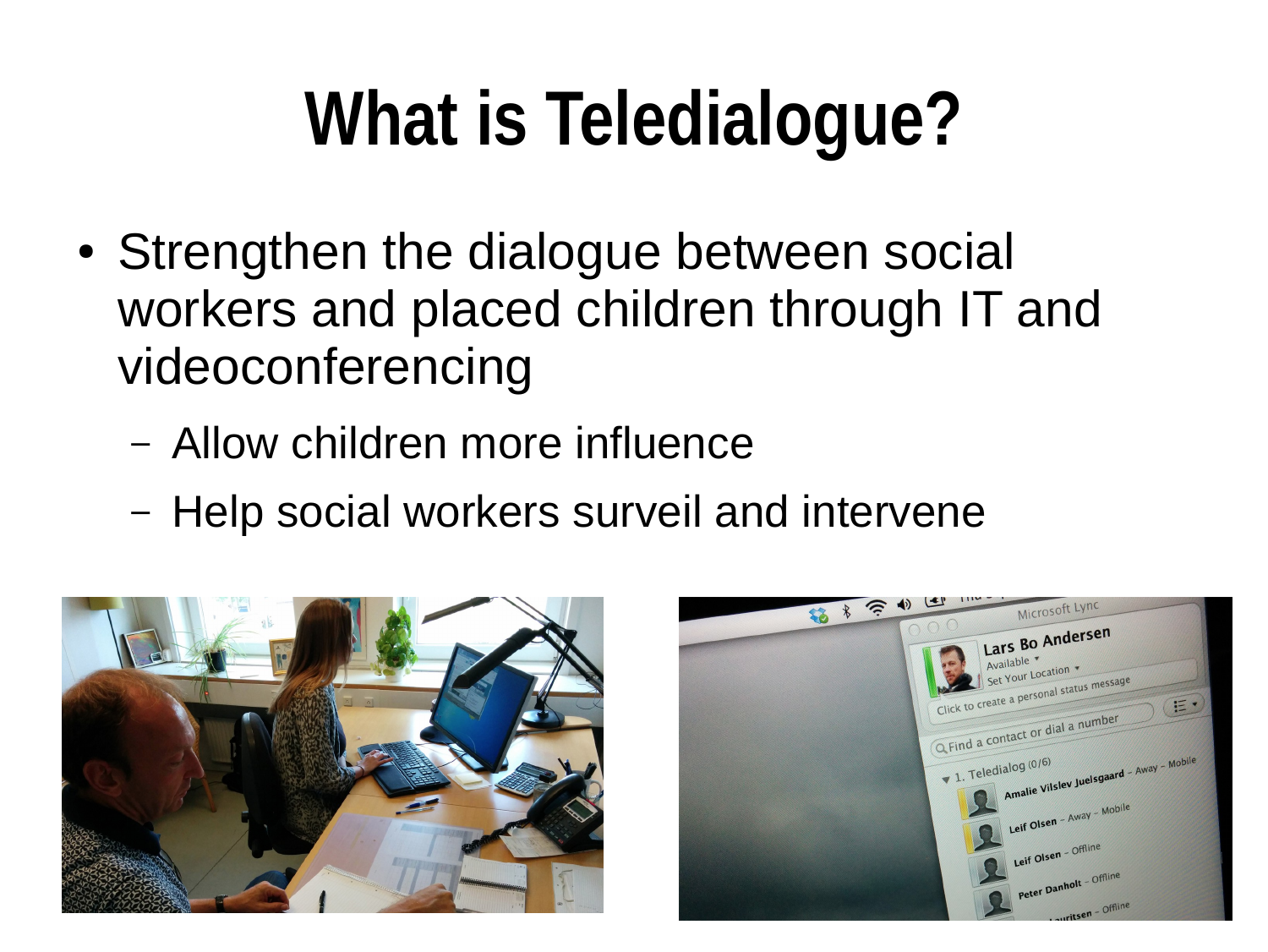# **(ANT) Points about Empowerment**

(1)Empowerment is more a question than an answer

– it is *emergent* in networks of relations

(2)Empowerment *relates* rather then emancipates

– it takes the form of actions upon actions

(3)Empowerment is *compelling*

 $-$  it attracts and compels  $\rightarrow$  it carries agency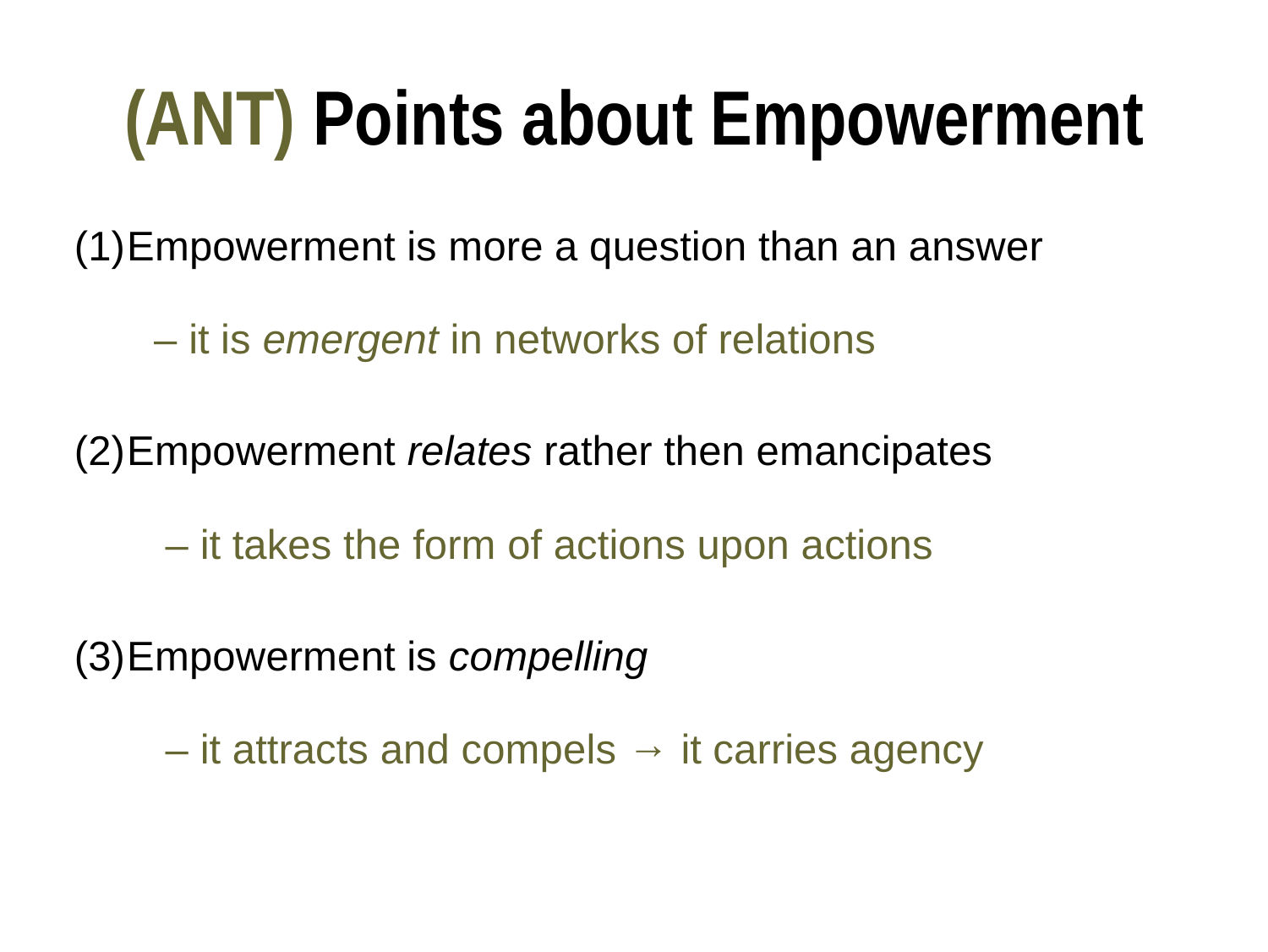# **Empowerment**

• Handing over power, set free from power, being related to power (Marx? Foucault?)





**NHS** 





Self care for life - take control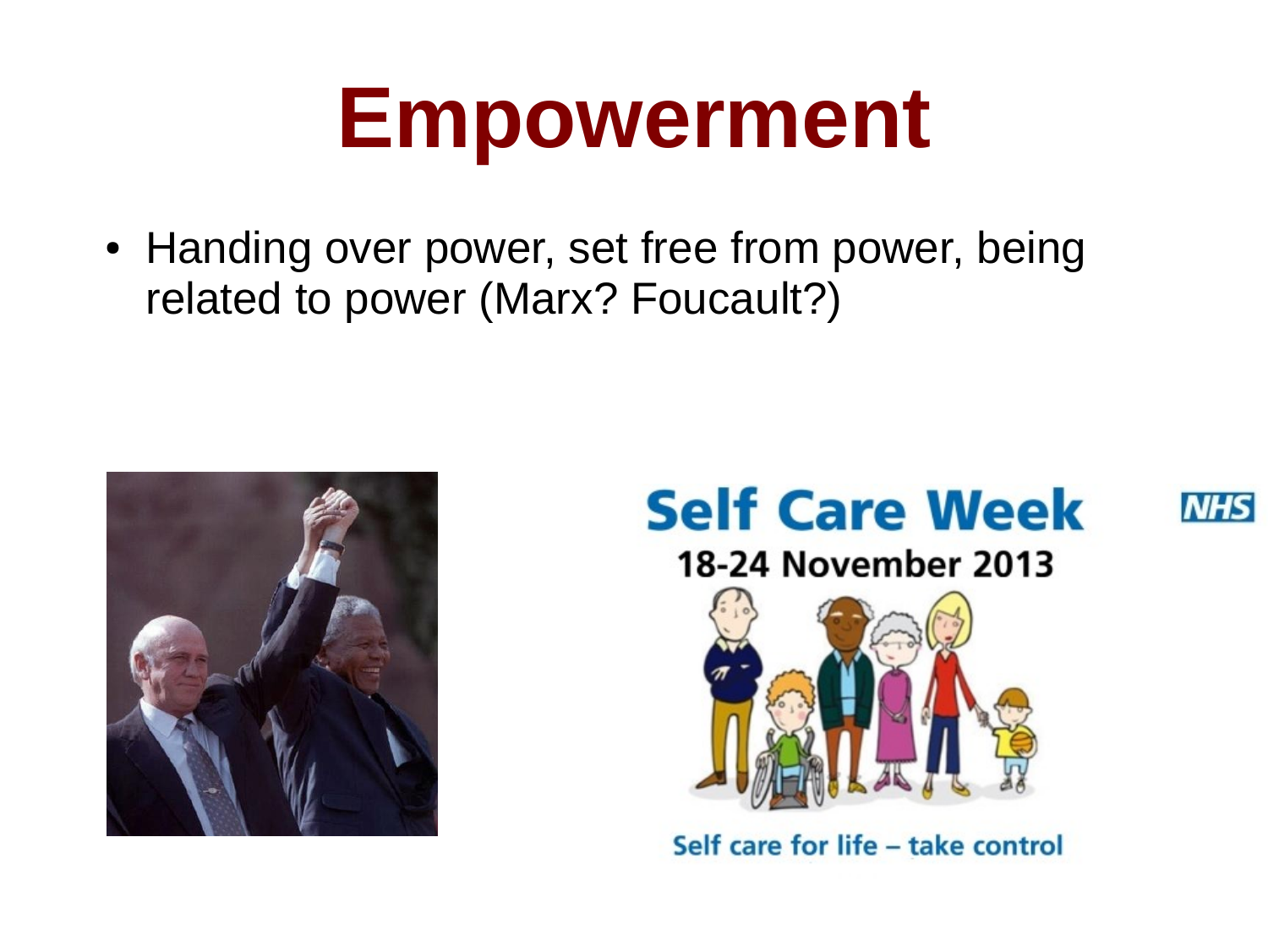## **Empowerment is emergent Point # 1**

- There is nothing inherently empowering about relating social workers and children
	- *But what would happen if we did?*

#### Boy suffering from brain damage

*Splits* the world into extremes, you were my best friend but now you are my worst enemy...

- Can videoconferencing calm him down?
- Can videoconferencing help negotiate conflicts?

## Girl wants to go home

Social worker wants to protect her from going home to her mother

Disagrees with social worker but also likes him.

- Can videoconferencing enable the girl to share all those little things?
- Can videoconferencing help the social worker *interfere* in all those little things?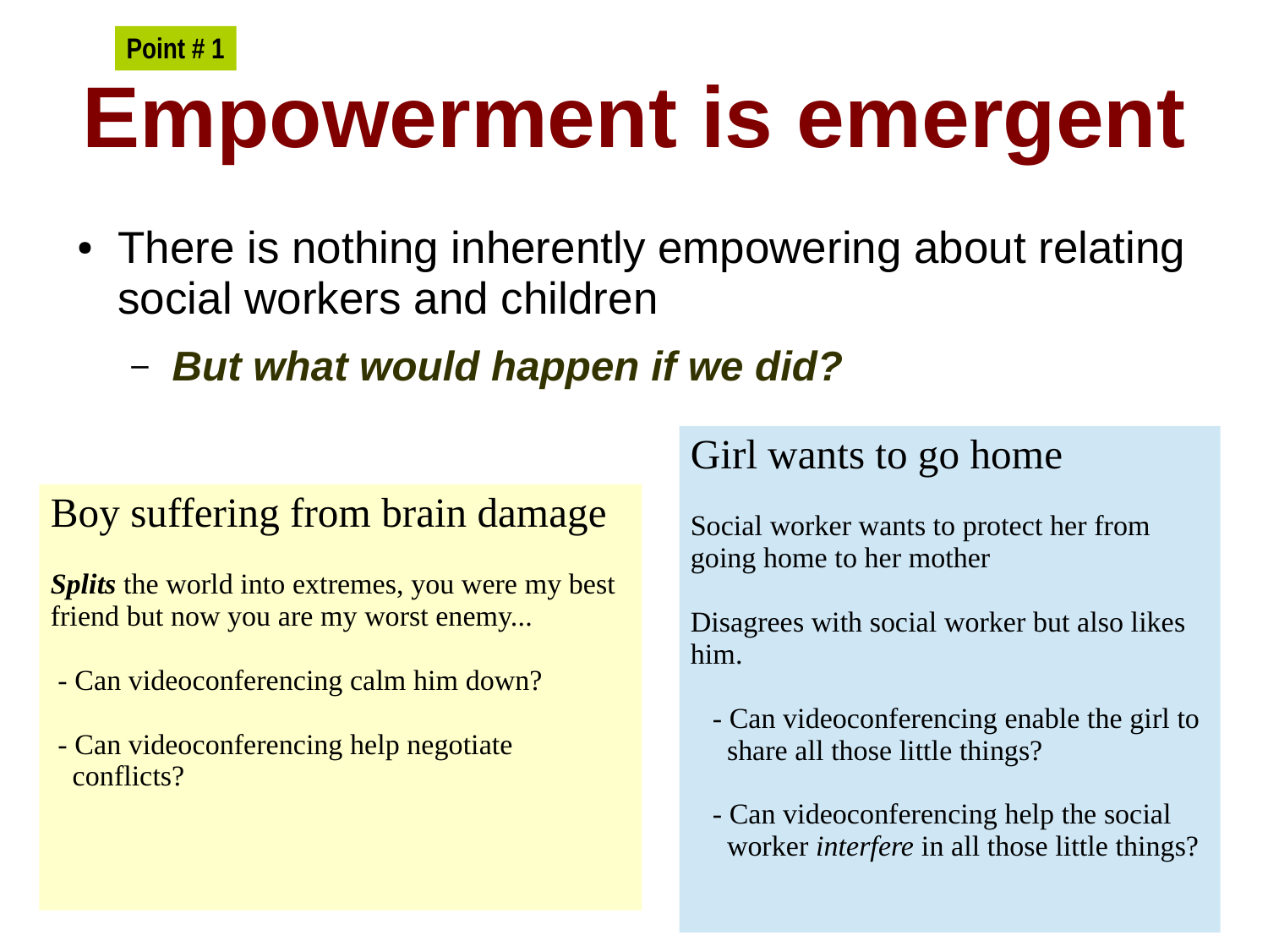## **Empowerment is relational Point # 2**

- Empowerment relates, it is a relation
- Relational empowerment is elusive, drifting, evading, translating

Lines of flight, for their part, never consist in running away from the world but rather in causing runoffs, as when you drill a hole in a pipe; there is no social system that does not leak from all directions.

(Deleuze and Guattari 2013, 204)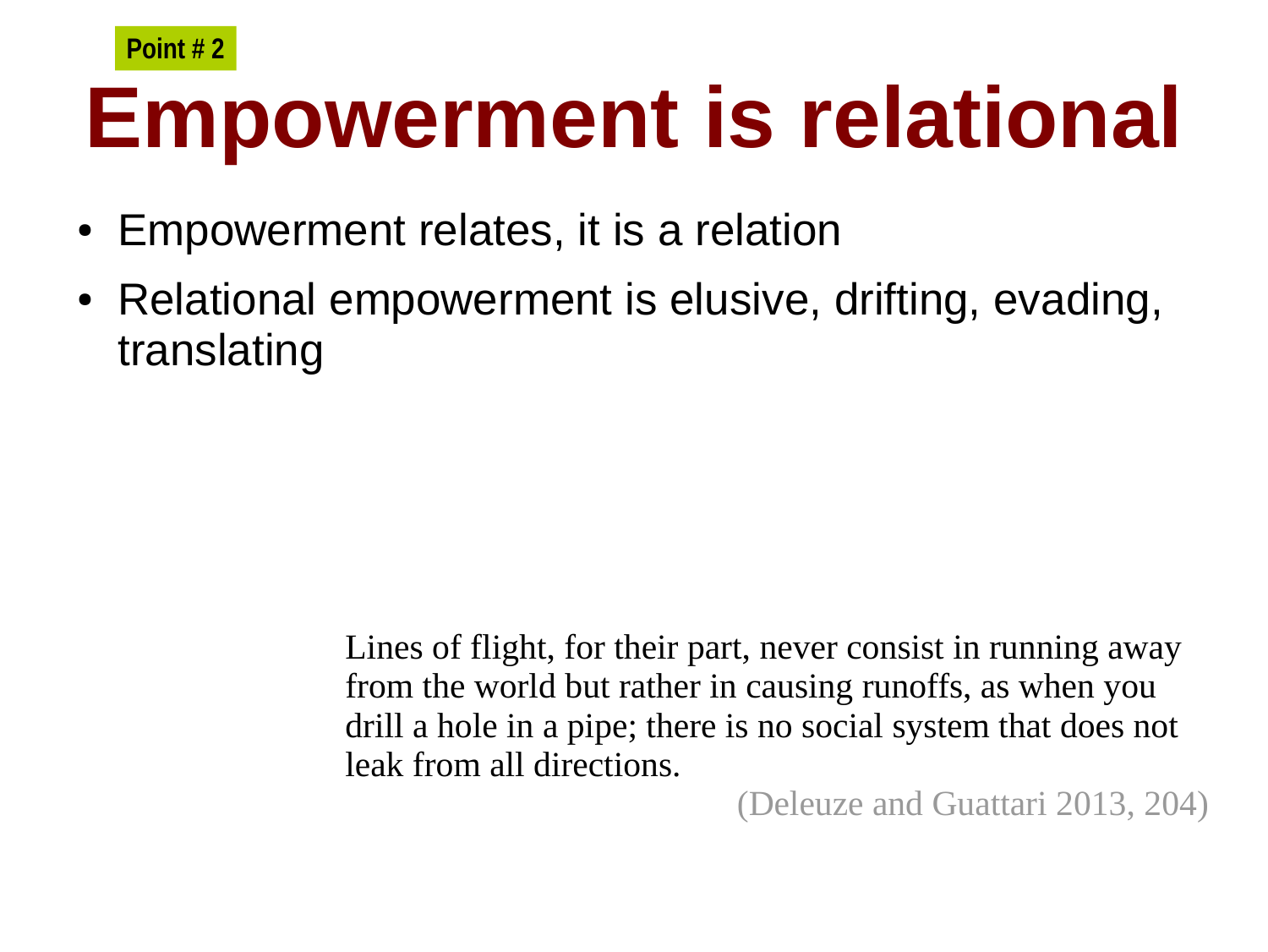#### **Point # 2**

# **Empowerment is relational**

#### Boy suffering from brain damage

 $Empowerment = video conferencing with social$ worker following conflicts

- Distorts relations to pedagogues and the measures meant to protect him.
- The social worker is drawn into the daily pedagogical practice

## Girl wants to go home

 $Empowerment = video conferencing every$ week

- Empowerment fluctuates in and out of existence according to circumstances in the social workers family
- The girl never really tells everything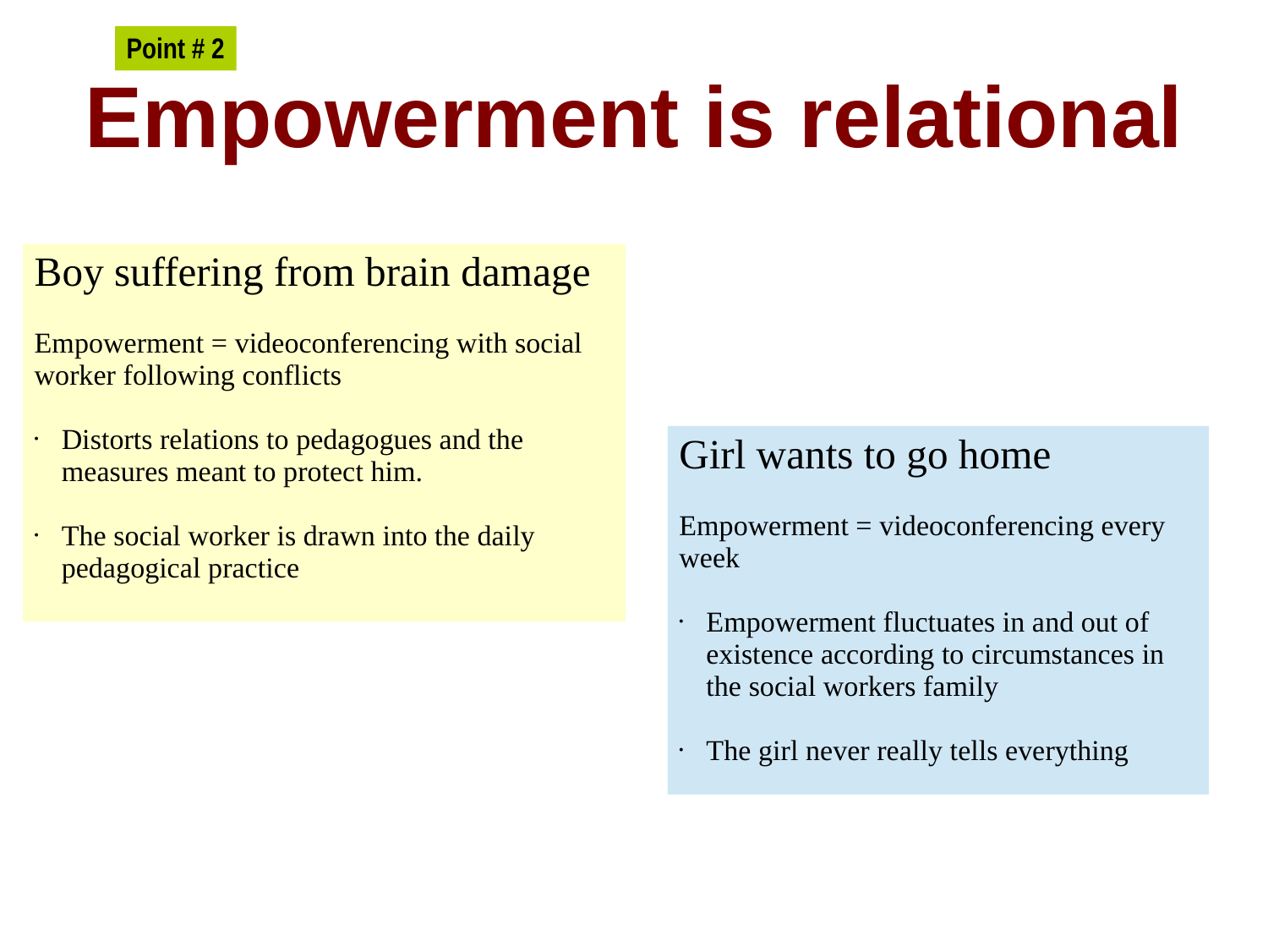## **Empowerment is relational Point # 2**

You need to include the child, to hear them out and consult their opinion. But in my experience, what I most often need to do is to say NO - things will not become as you desire. And that is simply so that I can protect the child against the parents […] because they have been exposed to some distressing things at home, it is to protect them, and this they are told, they are given this explanation.

(Social worker, interview)